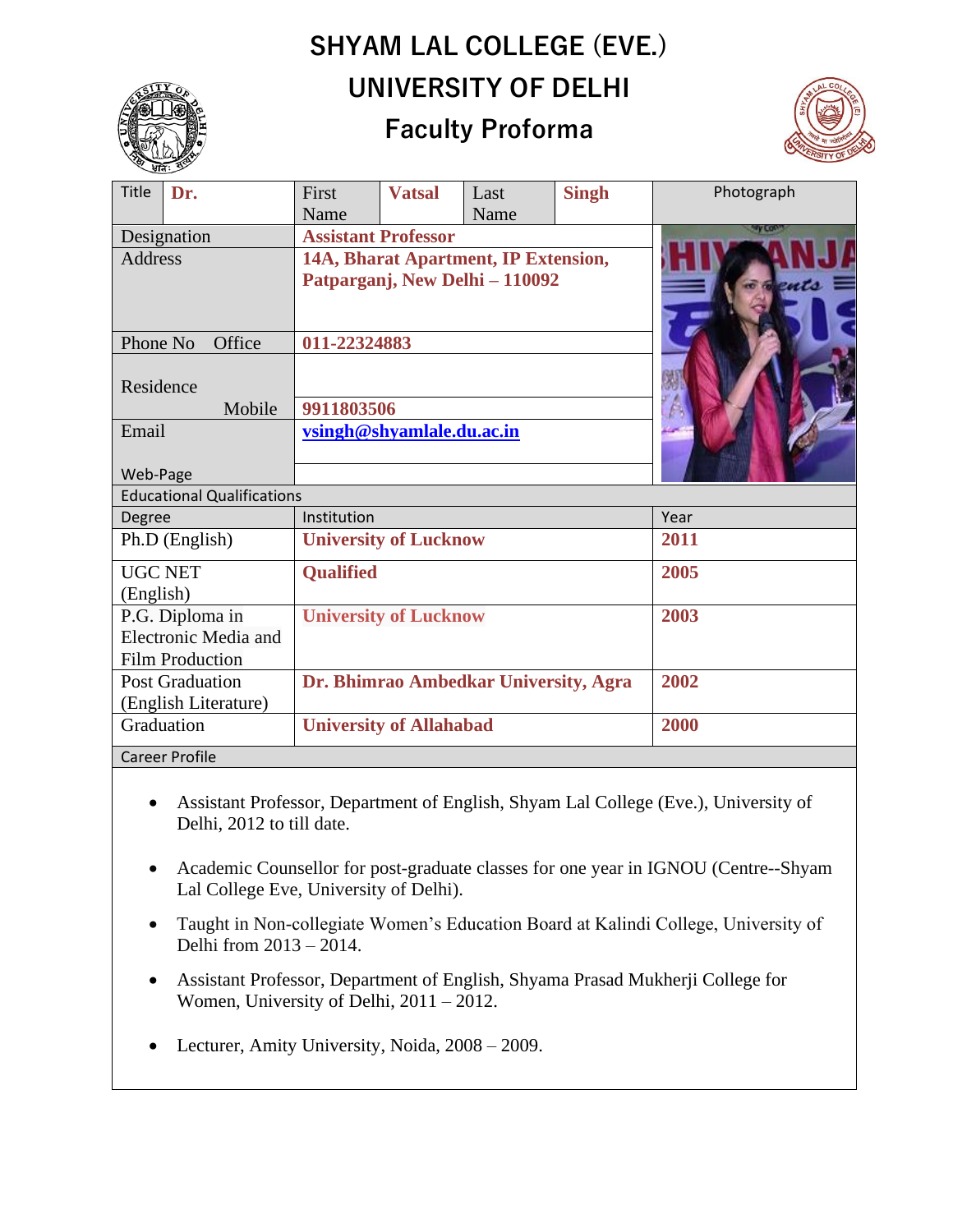Administrative Assignments

• Worked in NAAC content creation team in Shyam Lal College (Eve), University of Delhi.

## Areas of Interest / Specialization

- **Women's Studies**
- **Literary Theory**
- **Postcolonial Studies**

## Subjects Taught

**Subject---English**

**Papers Taught:**

**Shyam Lal College Evening**

**B.A. Programme, B.Com Programme / Hons., B.A Hons. Courses, B.A. English Hons. (FYUP)**

- **English Communication**
- **Skill Enhancement course –**
	- **A) Business Communication**
	- **B) Creative Writing**
	- **C) Technical Writing**
	- **D) Soft Skills**
- **Generic Elective—**
	- **A) Media and Communication Skillls**
	- **B) Contemporary India: Women and Empowerment**
- **English Discipline**
- **English Language Through Literature**
- **English Fluency**
- **English Proficiency**
- **Popular Literature**
- **Modern European Drama**
- **19th Century European Realism**

**Shyam Prasad Mukherji College for Women B.A.English Hons., B.El.Ed**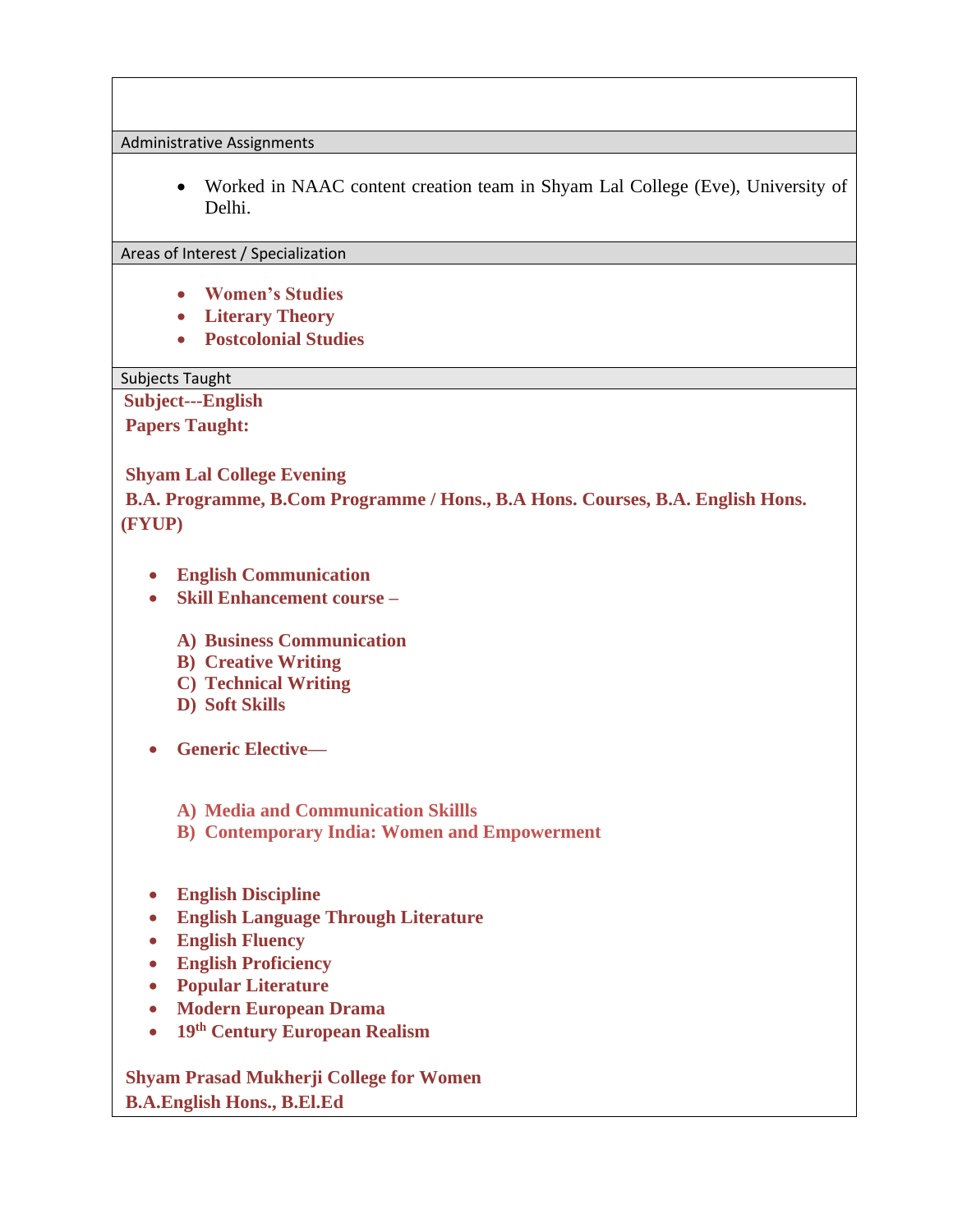- **British Literature: The Early 20th Century**
- **Contemporary Literature**
- **English A**

Research Guidance

Publications Profile

• Published a paper on '*Postcolonial Feminism: Reflection on Identities by Bapsi Sidhwa*' in BRDU International Journal of Multidisciplinary Research Journal with ISSN no.2455- 278X in December 2016 issue.

Publications

• Published an article on '*Dr.Bhimrao Ambedkar: A Humanitarian Who Stood for the Emancipation of Women'* in the book titled, 'Dr. Ambedkar: One Man Multiple Facets' edited by Dr. Ritesh Bharadwaj and Pinki Punia,(2017), ISBN 978-93-86817-00- 6,pg.no.93-97.

Conference Organization/ Presentations

- Successfully completed **"International Virtual Faculty Development Programme** on "**Mastering the Craft of Teaching**" jointly organized by Department of English, Manav Rachna International Institute of Research and Studies, Faridabad, Cape Comorin Trust, India and Lavender Literary Club, India from 21-27 June 2021.
- Participated in **webinar** on "Fighting on Multiple Fronts: The Battles of the Indian Diaspora for Cultural Retention" organized by 'Ubiquitous', English Literary Society of Ram Lal Anand College, University of Delhi, on 20.11.2020.
- Attended **National Webinar** organized by Dhiti English Literary Association, Department of English, Maitreyi college, University of Delhi, on 'Literature and Medicine: A Methodological Consideration', delivered by Prof. Sambudha Sen, on 12th October 2020.
- Participated in the **One Week Faculty Development Programme** on "Online Teaching Platforms" from August 10-17,2020 organized by Computer Software and Website Committee, Shyam Lal College (Eve), University of Delhi.
- Attended **webinar** on "Help your students improve their writing skills with Write and Improve" on 1st July 2020, organized by Cambridge Assessment English, Cambridge, UK.
- Participated in **webinar** on "Stigma and the Covid Pandemic: Testimonies of Resilience, Resistance and Agency" organized by IQAC and the Department of English, Jesus and Mary College, University of Delhi, India on June 25<sup>th</sup>, 2020.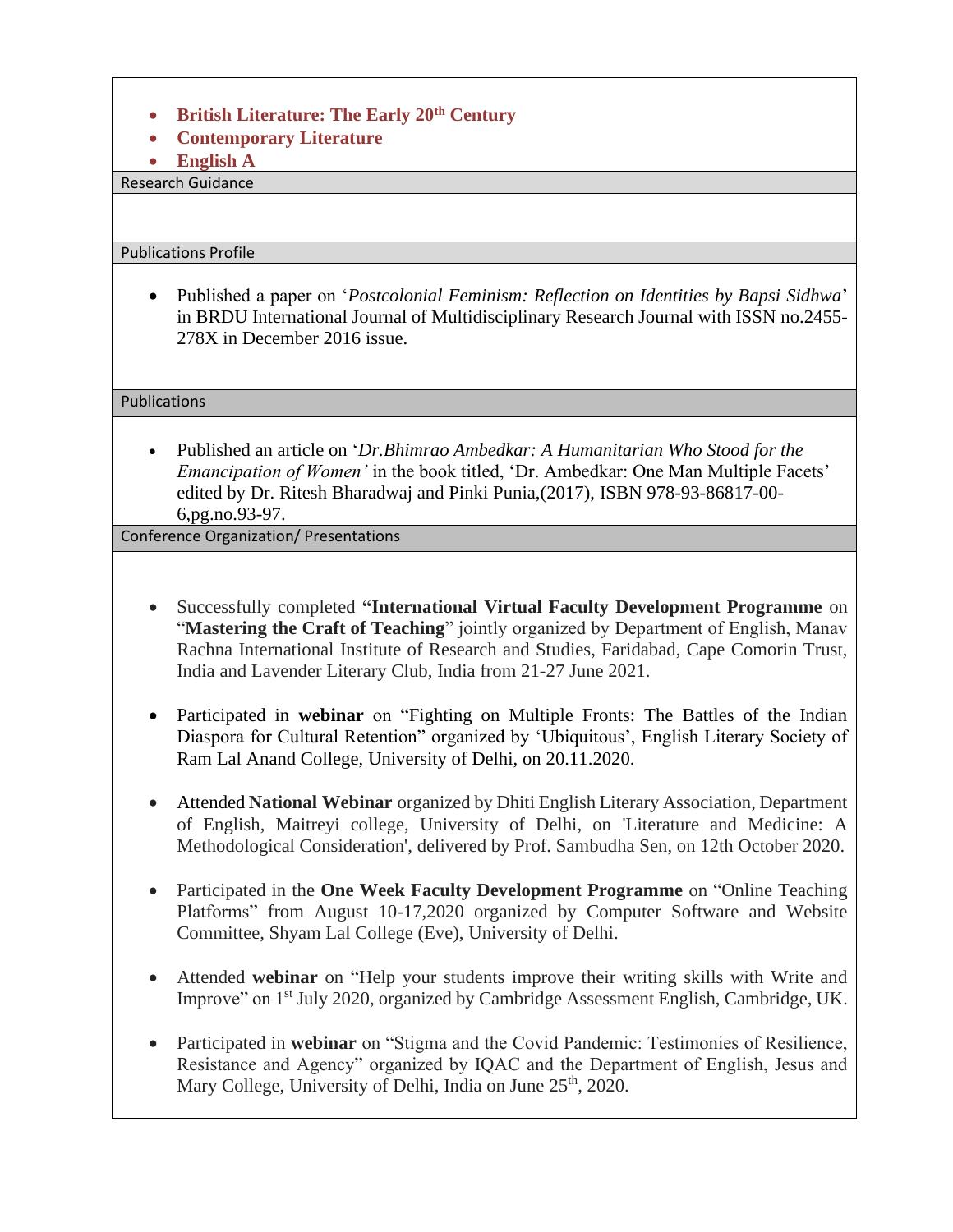- Participated in the **webinar** on "Impact of the Pandemic on the Metropolitan Middle-Class Indian Woman" organized by IQAC and the Department of English, Jesus and Mary College, University of Delhi, India on June  $12<sup>th</sup>$ , 2020.
- Participated in the **International webinar** on " A Discourse on Culture, Literature and Nationalism in the Present Scenario" organized by The Department of English, Govt. Maharaja Postgraduate College Chhatarpur, M.P. on June 13<sup>th</sup> 2020.
- Attended **International webinar** on "Transition to Online Learning: Ways Ahead", organized by Jagannath Institute of Education, JEMTEC, Greater Noida, on 8<sup>th</sup> June, 2020.
- Participated and **presented a paper** titled 'Dr. Bhimrao Ambedkar: A Humanitarian' in a two day International Seminar jointly organized by Department of Political Science, Shyam Lal College(Eve) & Department of Buddhist Studies, Faculty of Arts, University of Delhi on 14-15 February, 2017.
- Participated and **presented a paper** entitled 'Postcolonial Feminism in the Writings of Bapsi Sidhwa' in the International Conference organized by Indian Society for Commonwealth Studies and O.P. Jindal Global University, Sonipat, on 29-30 January 2015.
- Participated in the first International Workshop-cum-Seminar on Technical Communication & ELT held on February 27<sup>th</sup> & 28<sup>th</sup>, 2006 at the Department of English & Modern European Languages, University of Lucknow.
- **Presented a paper** on Bapsi Sidhwa's 'Ice Candy Man' in the  $50<sup>th</sup>$  All India English Teachers Conference of the Indian Association for English Studies from January 13th to 16<sup>th</sup>, 2006 at University of Lucknow.
- Research Projects (Major Grants/Research Collaboration)

Awards and Distinctions

Association With Professional Bodies

Other Activities

- Active member of NSS Unit of Shyam Lal College (Eve), University of Delhi (2021).
- Active member of WUS Health committee, Shyam Lal College Evening, University of Delhi (2020 to till date).